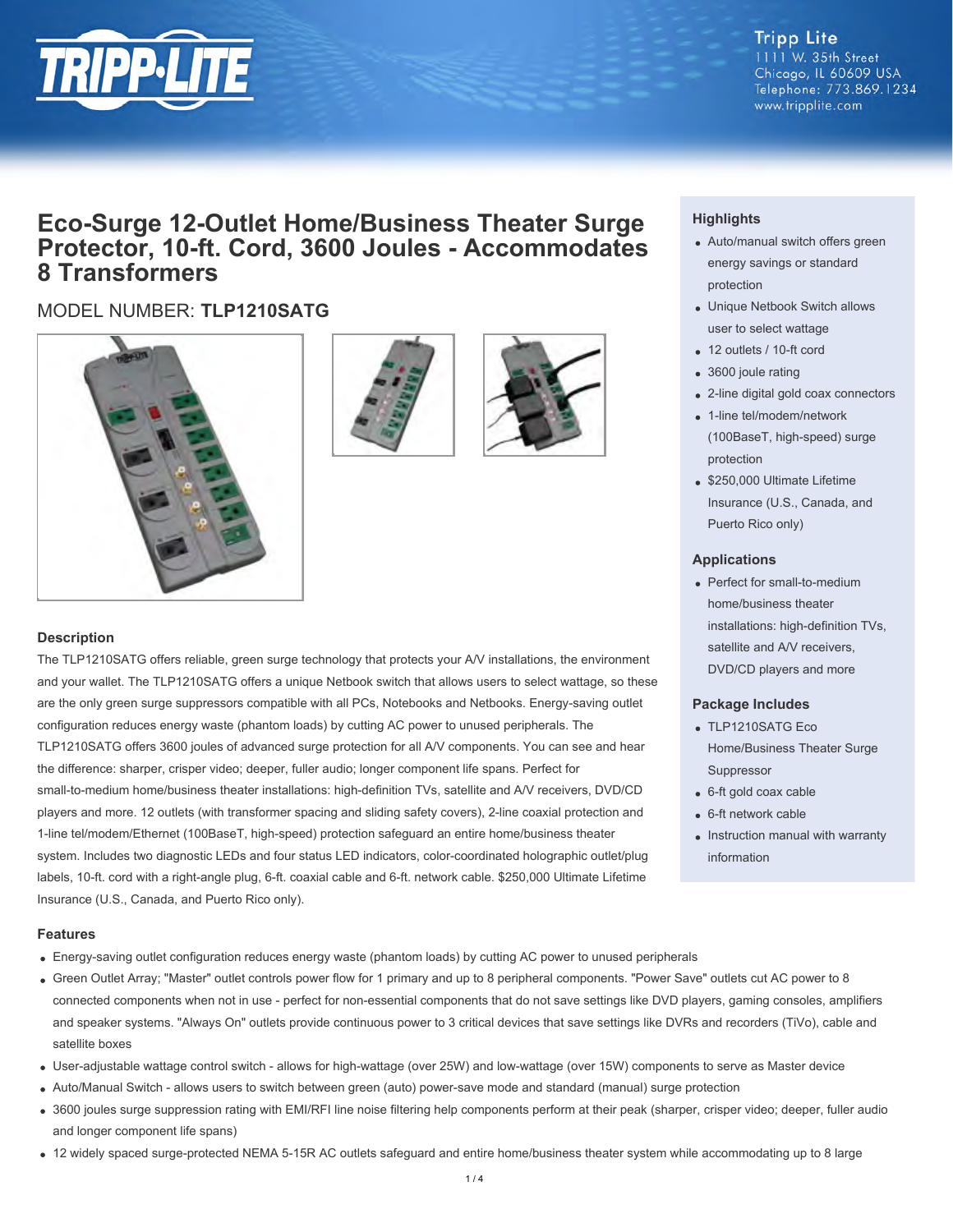

#### transformers

- Sliding safety covers protect against accidental contact
- 2 sets of surge-protected Type F gold coaxial connectors safeguard components on cable, satellite and antenna line
- 1-line tel/modem/Ethernet (100BaseT, high-speed) surge protection safeguards personal video recorders (PVRs) on a single DSS or Ethernet line.
- 10-ft. cord with right-angle NEMA 5-15P plug
- 2 diagnostic LEDs alert user to protection and grounded status and 4 status LEDs indicates when AC power is present
- Keyhole slots provide convenient wall or cabinet mounting
- \$250,000 Ultimate Lifetime Insurance (U.S., Canada, and Puerto Rico only)

# **Specifications**

| <b>OVERVIEW</b>                    |                                                                                    |  |
|------------------------------------|------------------------------------------------------------------------------------|--|
| Style                              | Strip                                                                              |  |
| <b>OUTPUT</b>                      |                                                                                    |  |
| Output Volt Amp Capacity (VA)      | 15                                                                                 |  |
| Output Watt Capacity (Watts)       | 1800                                                                               |  |
| <b>Frequency Compatibility</b>     | 60 Hz                                                                              |  |
| <b>Output Receptacles</b>          | $(12)$ 5-15R                                                                       |  |
| Outlet Type                        | <b>NEMA 5-15R</b>                                                                  |  |
| <b>Transformer Accommodation</b>   | Accommodates 8 transformers                                                        |  |
| <b>USB Charging</b>                | <b>No</b>                                                                          |  |
| <b>INPUT</b>                       |                                                                                    |  |
| Nominal Input Voltage(s) Supported | <b>120V AC</b>                                                                     |  |
| Recommended Electrical Service     | 120V (110-125V)                                                                    |  |
| Input Connection Type              | NEMA 5-15P                                                                         |  |
| Input Plug Features                | Space-saving right-angle input plug                                                |  |
| Input Cord Length (ft.)            | 10                                                                                 |  |
| Input Cord Length (m)              | 3                                                                                  |  |
| Input Cord Gauge Type              | 14 gauge, SJT                                                                      |  |
| Voltage Compatibility (VAC)        | 120                                                                                |  |
| Maximum Surge Amps                 | 228000                                                                             |  |
| <b>SURGE / NOISE SUPPRESSION</b>   |                                                                                    |  |
| AC Suppression Joule Rating        | 3600                                                                               |  |
| AC Suppression Response Time       | $< 1$ ns                                                                           |  |
| <b>Protection Modes</b>            | Includes full normal mode (H-N) and common mode (N-G / H-G) line surge suppression |  |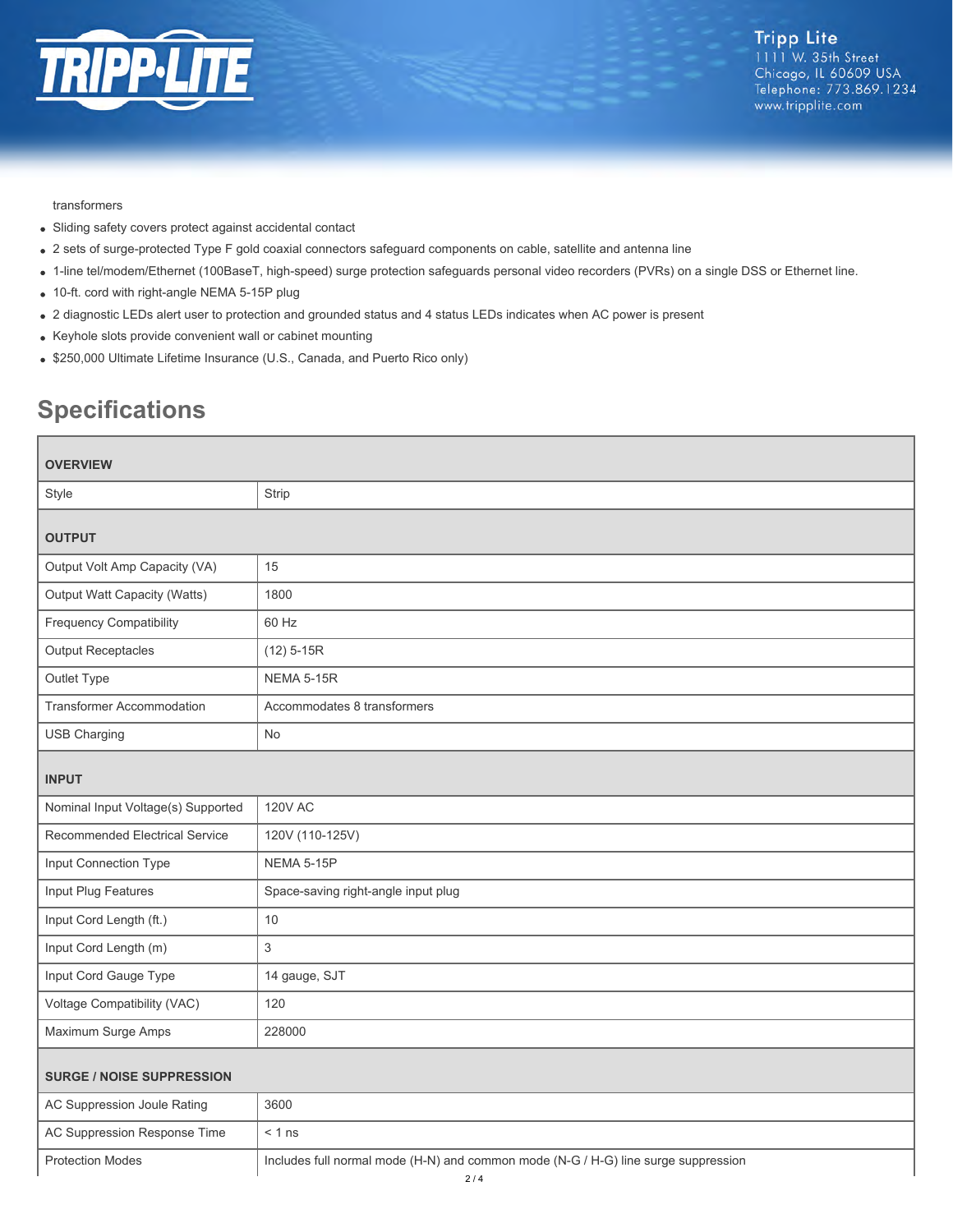

Tripp Lite<br>1111 W. 35th Street<br>Chicago, IL 60609 USA<br>Telephone: 773.869.1234<br>www.tripplite.com

| Clamping Voltage (RMS)                                  | 150                                                                                     |  |
|---------------------------------------------------------|-----------------------------------------------------------------------------------------|--|
| UL1449 Let Through Rating                               | 330, 400, 400                                                                           |  |
| EMI / RFI Filtering                                     | Up to 40 dB                                                                             |  |
| <b>DATALINE SURGE SUPPRESSION</b>                       |                                                                                         |  |
| Telephone/DSL Protection                                | Yes                                                                                     |  |
| Cable (Coax) Protection                                 | Yes                                                                                     |  |
| Cable (Coax) Protection Details                         | 2 line                                                                                  |  |
| Network (Ethernet) Protection                           | Yes                                                                                     |  |
|                                                         |                                                                                         |  |
| <b>PHYSICAL</b>                                         |                                                                                         |  |
| Shipping Dimensions (hwd / in.)                         | 2.05 x 8.66 x 13.39                                                                     |  |
| Shipping Dimensions (hwd / cm)                          | 5.21 x 22.00 x 34.01                                                                    |  |
| Shipping Weight (lbs.)                                  | 2.76                                                                                    |  |
| Shipping Weight (kg)                                    | 1.25                                                                                    |  |
| Unit Dimensions (hwd / in.)                             | 1.54 x 4.72 x 11.88                                                                     |  |
| Unit Dimensions (hwd / cm)                              | 3.91 x 11.99 x 30.18                                                                    |  |
| Unit Weight (lbs.)                                      | 2.55                                                                                    |  |
| Unit Weight (kg)                                        | 1.16                                                                                    |  |
| Material of Construction                                | Plastic                                                                                 |  |
| Integrated Keyhole Mounting Tabs                        | Keyhole mounting slots allow desk or wall mounting                                      |  |
| Color (AC Line Cord)                                    | <b>Black</b>                                                                            |  |
| Outlets Measurement (Center to<br>Center)               | Distance between standard outlets = 25.4mm; Distance between transformer outlets = 57mm |  |
| Keyhole Slot Mounting<br>Measurement (Center to Center) | Distance between horizontal tabs = 152mm; Distance between vertical tabs = 73.5mm       |  |
| <b>SPECIAL FEATURES</b>                                 |                                                                                         |  |
| Green Energy-Saving Features                            | Power saving auto-shutoff ECO outlets                                                   |  |
| Right-Angle Plug                                        | Yes                                                                                     |  |
| <b>CERTIFICATIONS</b>                                   |                                                                                         |  |
| UL1449 3rd Edition (AC<br>Suppression)                  | UL1449 3rd EDITION                                                                      |  |
| UL1363 (Power Tap)                                      | UL1363                                                                                  |  |
| UL497A (Communications)                                 | <b>UL497A</b>                                                                           |  |
| FCC Part 68 (Communications)                            | FCC Part 68                                                                             |  |
| cUL / CSA (Canada)                                      | CUL                                                                                     |  |